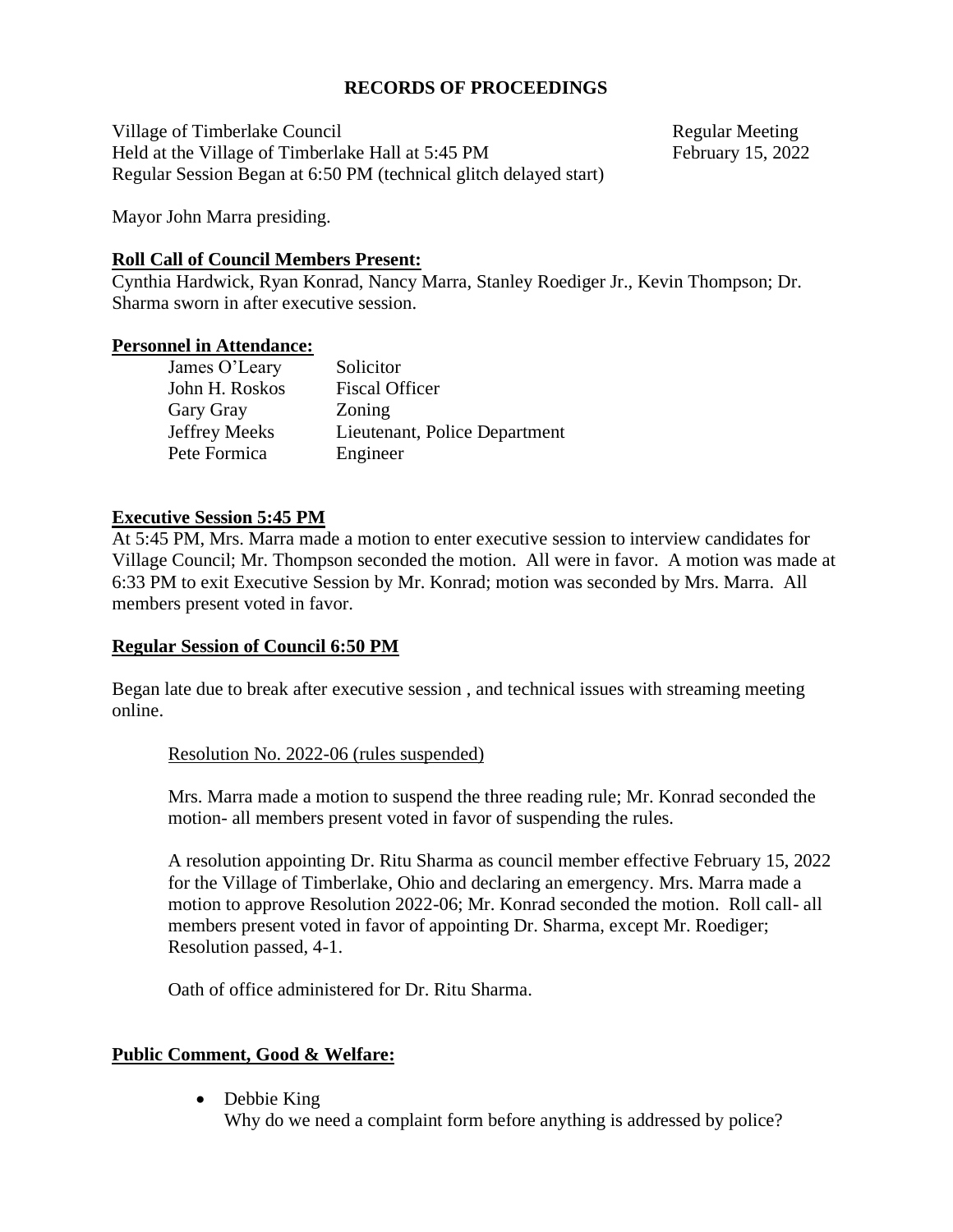- o The best way to document anything is to begin with a complaint; that way we have a written record. Mrs. King wanted to know why police couldn't just address without receiving one- afraid of setting neighbor against neighbor. Chief Scofield has been going through policies and procedures. Mr. O'Leary- maybe there is a more confidential way to address this. Mrs. Marra discussed confidentiality and privacy concerns; it is a way of making it official. Mrs. Hardwick- maybe name could be optional; it is possible to be anonymous. Lt. Meeks indicated that complainant is kept confidential; name would be redacted on the report. Mrs. King says mistakes have been made where name was not redacted. Lt. Meeks will follow up on this. Mayor indicated that public requests are reviewed by Mr. O'Leary to ensure proper redactions. Mr. Konrad asked the process for a request- Mr. O'Leary reviewed the process; he reviews for content if a police request. Mayor/Fiscal Officer handle other requests of a noncritical nature, and a legal release may not be necessary.
	- Discussion of Ordinance Language, and the process for filing a complaint; complaint allows for "just cause" according to the Mayor. Sometimes hardships are involved, and we look at case by case. Village does not currently have a maintenance inspector to address these issues; Mayor believes we should take a look at the budget. Mrs. Hardwick pointed out that there is a 10-day waiting period, in order for resident to comply, or address issue.

### **Reading & Disposition of the Minutes:**

A Discussion of December's minutes preceded these votes:

Mr. Konrad made a motion to approve the Regular Council Meeting minutes of January 18, 2022; Mr. Thompson seconded the motion. Roll call: all members present voted in favor of approving the minutes.

Mrs. Marra made a motion to approve the Work Session minutes of February 9, 2022; Mr. Roediger seconded the motion. Roll call: all members present voted in favor of Work Session minutes.

#### **Legislation:**

a.) Resolution No. 2021-52 (3rd Reading)

A resolution authorizing the Mayor and Fiscal Officer to enter into an agreement with Body Camera Company for the Village of Timberlake Police Department and declaring an emergency.

Mr. Roediger made a motion to table Resolution No. 2021-52; Mrs. Marra seconded the motion. Roll call: all members present voted in favor of tabling the resolution.

b.) Resolution No. 2022-07  $(1^{ST}$  Reading)

A resolution declaring surplus property and directing the Fiscal Officer and authorizing all actions necessary to effect the sale and/or credit value of same, and declaring an emergency.

Resolution No. 2022-07 was presented for first reading.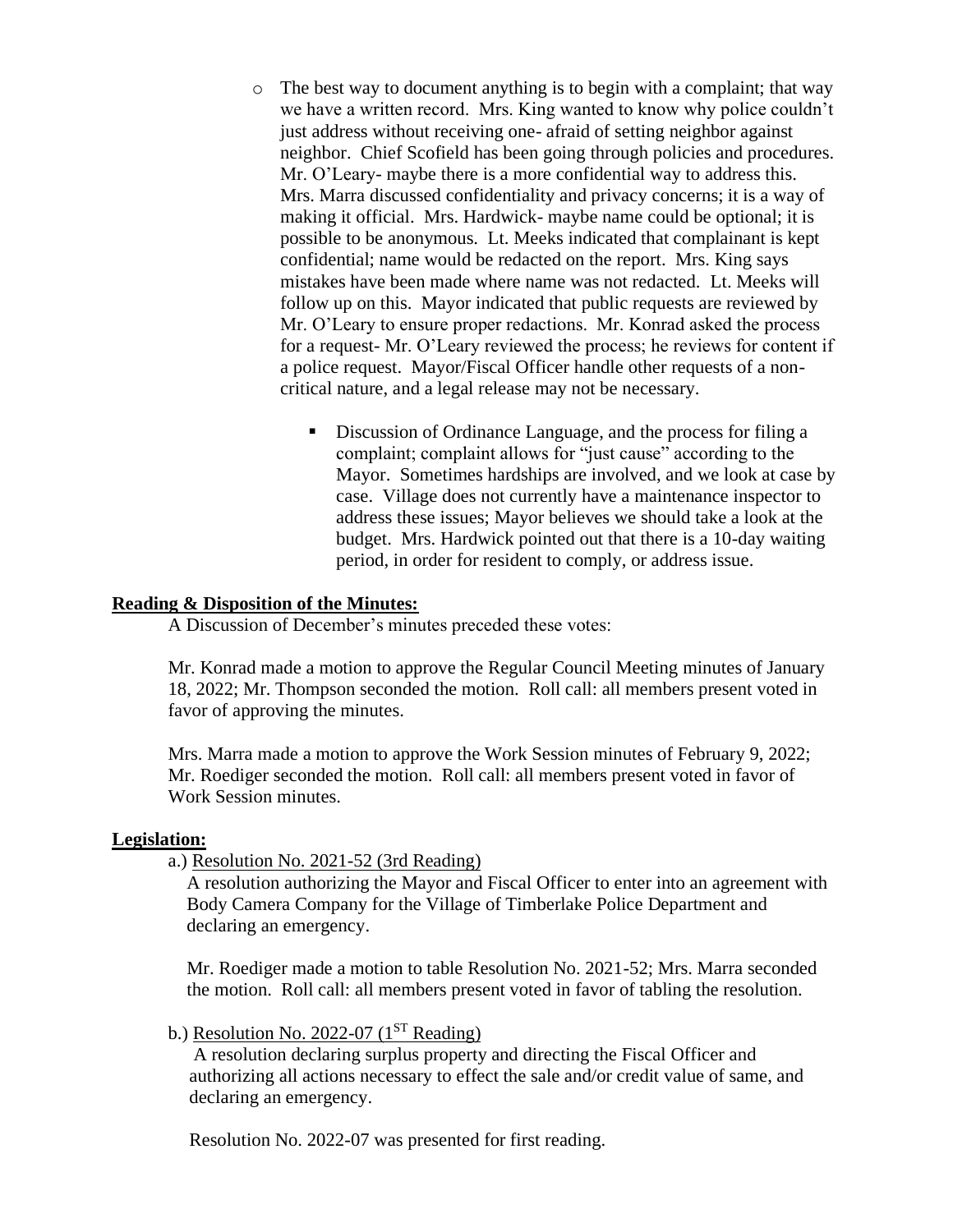### c.) Resolution No. 2022-08 (Rules Suspended)

 A resolution amending the Permanent Appropriations Funds for the Village of Timberlake, Ohio for the Year 2022, and declaring an emergency.

Mrs. Marra made a motion to suspend the three reading rule; Mrs. Hardwick seconded the motion. Roll call: all members present voted in favor of suspending the three reading rule. Mr. Konrad made a motion to approve Resolution 2022-08; Mrs. Marra seconded the motion. Roll call: all members present voted in favor of Resolution 2022-08.

## d.) Resolution No. 2022-09 (Rules Suspended)

 A resolution to acknowledge the donation of an American Flag by Holly Goddard and declaring an emergency.

 Mr. Thompson made a motion to suspend the three reading rule; Mrs. Marra seconded the motion. Roll call: all members present voted in favor of suspending the three reading rule. Mr. Thompson made a motion to approve Resolution 2022-09; Mr. Konrad seconded the motion. Roll call: all members present voted in favor of the Resolution.

## e.) Ordinance No. 2022-02 (Rules Suspended)

 An ordinance authorizing and approving the appointment of Kevin Thompson as Street Commissioner of the Village of Timberlake, pursuant to the provisions of Section 735.31 of the Ohio Revised Code, setting compensation of one dollar per year, and declaring an emergency.

Mr. Roediger made a motion to approve Ordinance No. 2022-02; Mrs. Marra seconded the motion. Roll call: all members present voted in favor of suspending the rules, except Mr. Thompson whom abstained. Mrs. Marra made a motion to approve Ordinance 2022-02; Dr. Sharma seconded the motion. Roll call: all members present voted in favor of the Ordinance.

Mr. Thompson hopes to make some street repairs.

## f.) Ordinance No. 2022-03 (Rules Suspended)

 An ordinance amending wages and salaries for employees of the Village of Timberlake, Ohio and declaring an emergency.

Mr. Roediger made a motion to suspend the rules; Mr. Thompson seconded the motion. Roll call: all members present voted in favor of suspending the three reading rule. Mr. Thompson made a motion to approve Ordinance 2022-03; Mrs. Marra seconded the motion. Roll call: all members present voted in favor of the Ordinance.

## **Department Reports:**

**a. Mayor**: Timberlake Times, Jackie Orabone left as editor; Keith Widdersheim is new editor; Gary Warner is retiring as printer; requires about 4 hours, one Saturday, once per month. Still 2 people delivering The Times- Debbie King and Allen Peterson.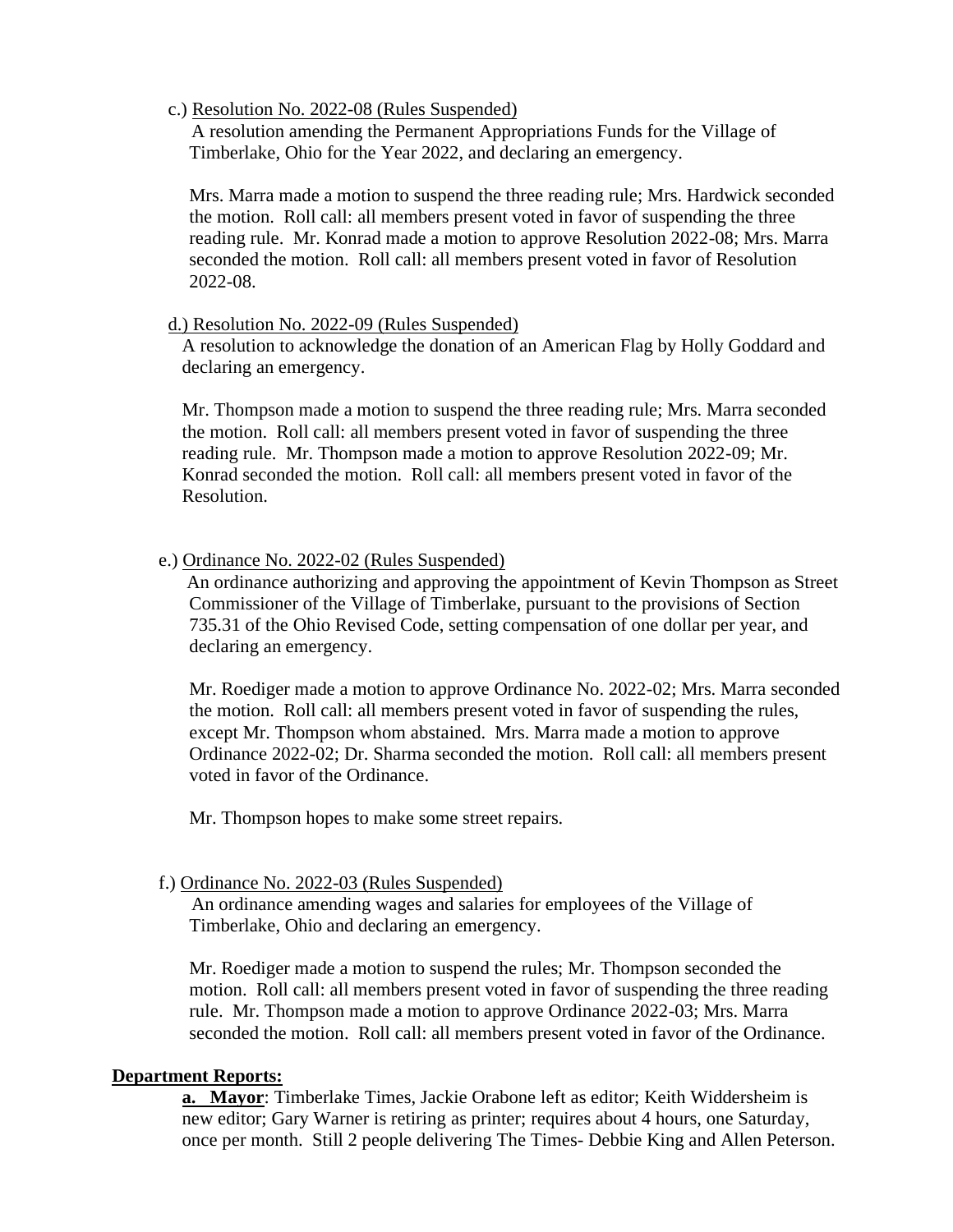It is a volunteer position. The Mayor adjusted the committee appointments to include Dr. Sharma: **Finance**- Chairperson Mr. Roediger, Mr. Thompson, Mrs. Hardwick; **Safety**- Chairperson Mrs. Marra, Mr. Roediger, Dr. Sharma, **Trees**- Chairperson Mr. Thompson, Mrs. Marra, Mr. Konrad; **Village Hall**- Chairperson Mrs. Hardwick, Mr. Roediger, Mrs. Marra; **Sewers**- Chairperson Mr. Konrad, Mr. Thompson, Dr. Sharma, **Grants**- Chairperson Dr. Sharma, Mrs. Hardwick, Mr. Konrad.

Can we have a Vice President of Council? Mr. O'Leary- council would need to vote on who would assume responsibilities in this case; Mr. Konrad- would this cover succession planning?

- There was discussion of who might be interested.
	- o A motion was made by Mr. Roediger to appoint Dr. Sharma as Acting Mayor, if Mayor and Council Pro Tempore are out of town. Mrs. Marra seconded the motion; all members voted in favor of the motion.

**b. Solicitor:** Contacted David Joyce's office regarding flag; his office sent a flag that was flown over the United States Capitol.

## **c. Council Members:**

**Cynthia Hardwick**- Revisions to Village Hall Rental Contract, etc.; no revisions, just moving things around to make easier to read. Purchased towels for cleanup (bar towels). Bought oven mitts, a new cart (3 levels); this year is Timberlake's  $75<sup>th</sup>$ Anniversary. Would like to have a  $75<sup>th</sup>$  anniversary plaque; looking at residents for donations. What about an event on actual anniversary- will have to check date. Would like to thank new fiscal officer for accurate minutes, timeliness, etc.

**Ryan Konrad-** Took a call about sewers at 90 East Shore Blvd.; Mayor responded as well. Sewer leak underneath the house, so owner is responsible. Residents are new to the Village. Were happy with the response. Mr. Konrad- Mayor has done a great job in his efforts with sewer issues; goes above and beyond. Plans to follow up with resident on whether they file insurance claim, and see how that goes. Would like to make a list of top 5 repair areas; hard to make proactive improvements given current budget.

**Nancy Marra-** We need a new plow/service truck; need workers in service to plow. Mr. Peterson returned to work for village to help with plowing. Mayor has done some plowing. There was a tree issue, but Mr. Thompson took care of.

**Stanley Roediger-** Finance committee is meeting on March 9 at 6:00 PM to discuss numerous items on budgeting, planning, truck, squad car, etc. HVAC units installation on first floor will begin tomorrow. Not sure on upstairs yet. Cooktop is not the correct size; thermostat needs to be relocated (too close to oven); there are a number of items to address, such as hot water tank issue upstairs. These issues came to light during tour with the HVAC technician. Currently, very cold in attic; pipes upstairs are not insulated. There's a lot of junk upstairs that needs to be disposed eventually (see 1<sup>st</sup> Reading of Disposition of Property).

**Kevin Thompson-** On Saturday, February 5; resident pointed out damaged tree at Owaissa, and Keewaydin; arborist happened to be there, and indicated that this was an emergency that needed to be addressed. Consulted with Mayor. Got estimates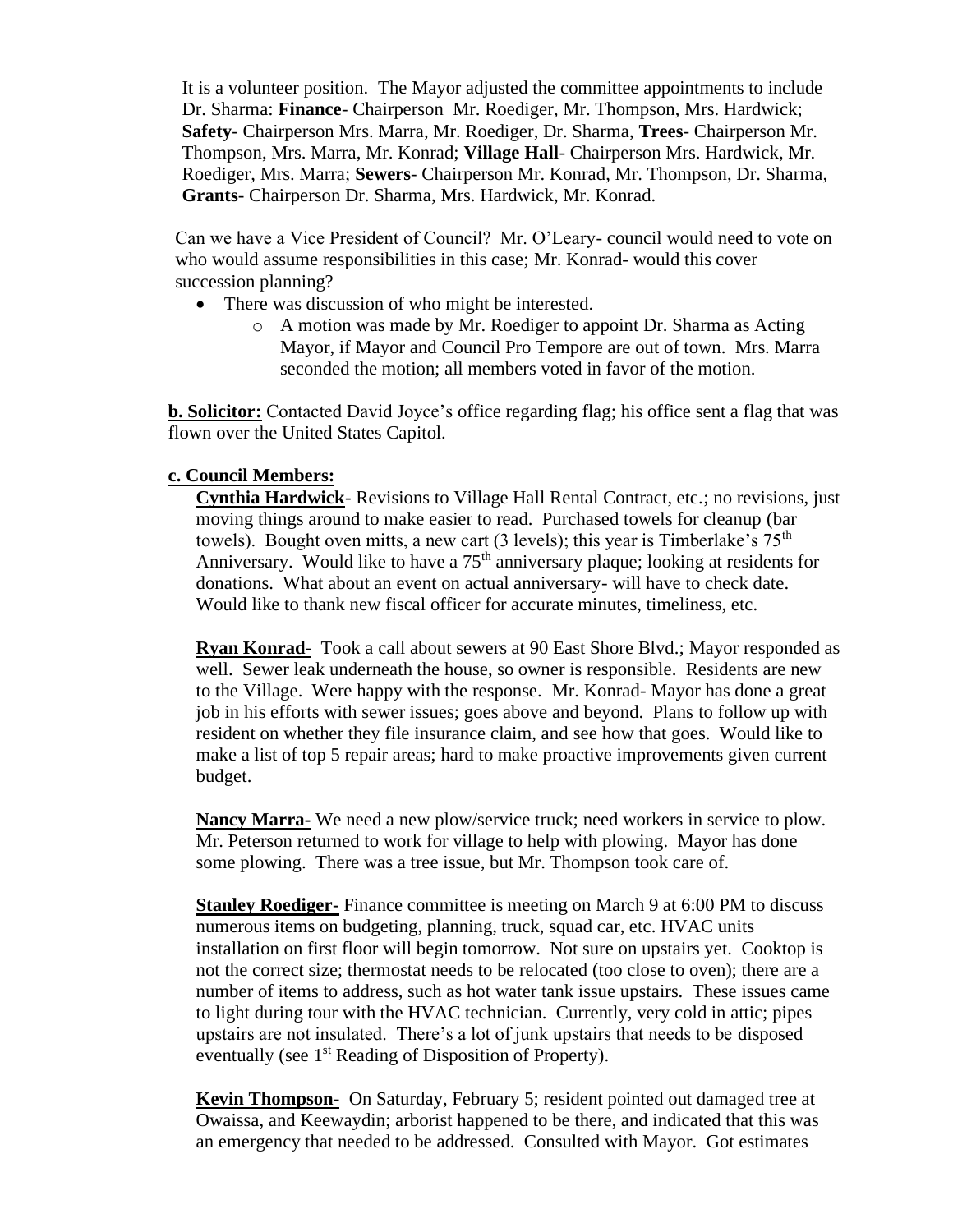ranging from \$1500 to \$3000; large crack in the fork of the tree (which was near a stop sign). This tree was removed.

d. Fiscal Officer:

**Monthly Financials-** Mr. Roskos reviewed fund expenses for the month, including detailing major items such as transfers from General Fund for Paving Improvement, and Sanitary Sewer Debt; other large expenditures for the month included annual insurance premium to Love Insurance, and payroll. HVAC, and Generator projects were large expenses out of the American Rescue Relief Plan Fund; we will receive an additional tranche in the next several months.

- e. Police Chief: No report available
- f. Zoning/Property Maintenance- 1 permit was issued for the month

## **Purchases & Approvals:**

A motion was made to approve the January, 2022 Financial Reports- by Mrs. Marra; Mr. Thompson seconded the motion. Roll call: all members voted in favor of approving the January, 2022 Financial Reports.

A motion was made by Mr. Thompson to approve the payment to Gatorback Tree for the emergency tree removal; Mrs. Marra seconded the motion. Roll call: all members voted in favor of approving the payment.

**Public Comment and Questions** (may be directed at the Mayor or Council members only, and is limited to 3 minutes per subject):

> • Pete Formica- Village Engineer of CT Consultants (at CT for 36 years)- in discussion with the Mayor frequently to find grants; last year applied for catch basin repairs through the State; didn't quite get the funding. Will reapply for grants; better chance this time around, 50/50 split, state/village; will apply again for \$18,000. Applications are due near the end of April. Funding would be received in July of 2023. Described application, and scoring process involved in OPWC grant funding. Has been attending a lot of webinars on Building a Better America Bill; still a lot of unknowns, \$1.2 trillion over the next 5 years. Trying to learn about programs out there; Fast Program looks interesting, Safety First (\$6) billion)- direct funding, for instance for sidewalks on Lake Shore Blvd, funding for planning and construction. Money from federal government can be used for points on state grant programs. Has maps, locations if there are questions; same with roads, for patching, crack sealing, et cetera. Has already sent a list of projects, such as road repavement to NOACA. Mr. Konrad had some questions about the process; Mr. Formica reiterated the process, and funding involved.

Mr. Roediger- spoke of letter from 2023-2024 Office of Budget Management; Mr. Formica will take a look.

Debbie King- Thank you to the Mayor for plowing the streets!